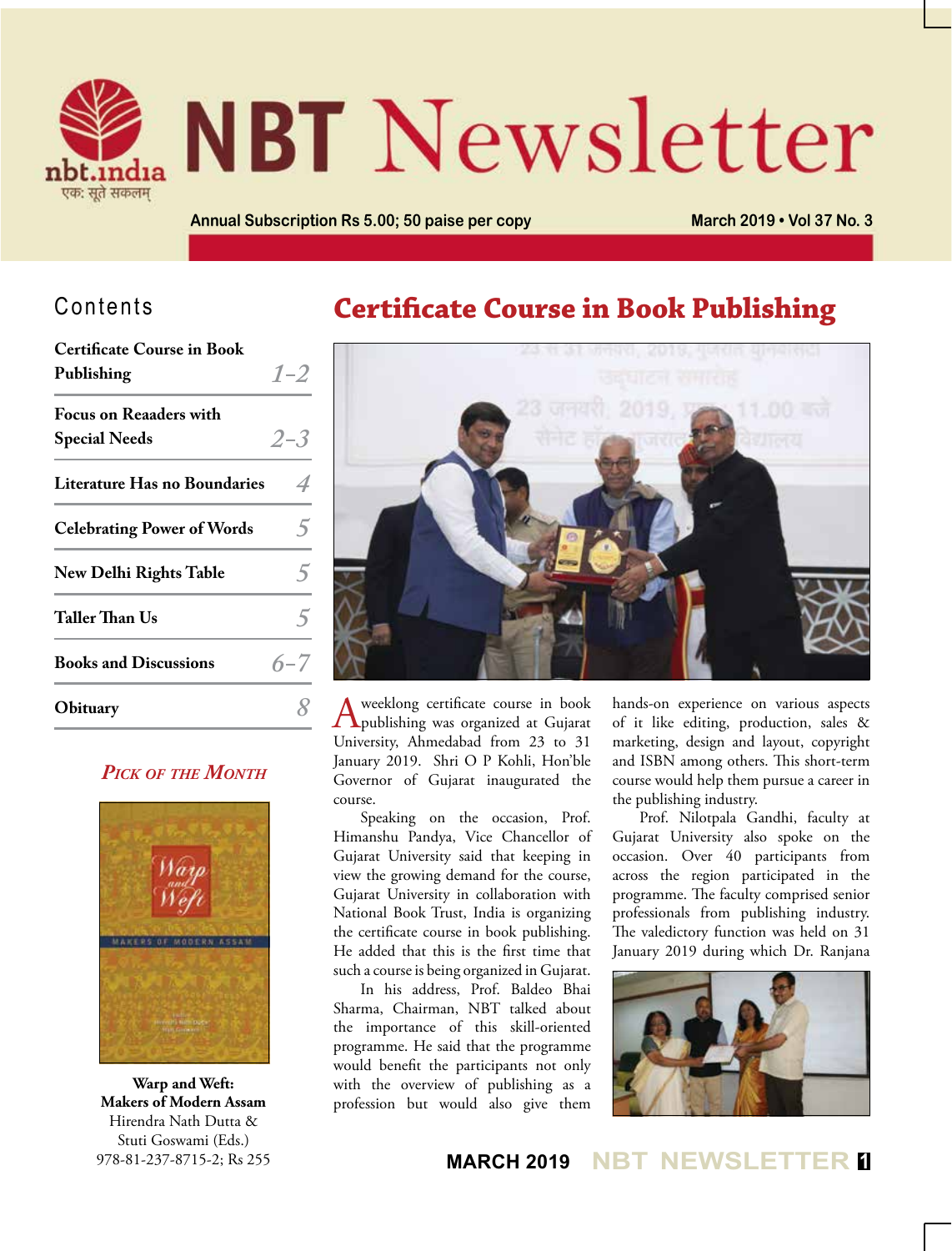Argade, Director, USL, Gujarat University interacted with the participants and distributed the certificates.

The book publishing sector in India is growing at the rate of 20 per cent annually. The Indian industry ranks second in English language publishing in the world. Besides, the Indian languages cover 45 per cent of trade percentage. With such a considerable growth rate, there is a huge requirement of skilled professionals in



the industry. In pursuance of its efforts to create a pool of skilled professionals, National Book Trust, India has been organizing short-term training courses in book publishing across the country. During the programme, the participants are introduced to the various aspects of publishing like editing, production, sales & marketing, etc.

Shri Narender Kumar, production officer, NBT coordinated the programme.

## **Focus on Readers with Special Needs**

#### **Issues and Challenges**

CCTo bring differently abled persons into<br>mainstream, it is necessary to address the<br> $\frac{1}{2}$ mainstream, it is necessary to address the challenges and difficulties faced by them," said Dr G N Karna, Honorary President, Society for Disability and Rehabilitations Studies at a panel discussion on 'Readers with Special Needs: Issues and Challenges' held at the Theme Pavilion. There are a large number of people in India who are differently abled. They face various challenges in the field of education and employment, but their acceptability at social level is more serious than other issues.

This year, the theme presentation of the New Delhi World Book Fair was focused on 'Books for Readers with Special Needs,' especially children, with emphasis on their reading needs. It was projected to carry out the idea of Inclusive Learning, and explore various issues and dimensions of creating, producing and disseminating content for readers.

"When we talk about the persons with special needs, we need to understand they are not of one category only but are of different categories," said Dr Sailaja Chennat, Assistant Professor, University of Delhi. Therefore, she added that each category has different requirements and we need to be sensitive about them. Talking about the availability of technology to assist persons with special needs, she said that very few people know about the technology and awareness regarding the same should be created to make these facilities accessible to the people who need them.

Dr R K Sarin focussed on the needs of visually impaired readers. Before

publishing a book for a visually impaired person, we need to analyse the font that we are using. If the books are published in the Mangal font then it becomes easy to read. He highlighted the fact that there is a dearth of textbooks in Braille. He further said that

sighted people do not understand Braille, an awareness regarding the same is also required.

Highlighting the rights of the persons with special needs, Dr S K Prasad said that under Section 42 of Disabilities Act, essential reading is important. Textbooks should reach larger population and expert advise should be taken before writing them. Other needs like requirement of sign language interpreters, etc. should also be looked into. Under section 47 (2) Universities are supposed to do research for 21 types of disabilities. We have not done much for the differently abled but those who have succeeded in life is only because of their own hard work.

Prof. Ashima Nehra, AIIMS, said that persons who suffer disability because of an accident or other medical issues like stroke are also diffrently abled. She added that AIIMS is doing a lot of research in this direction.



Emphasising on the accessibility requirements, Dr Anju Kakkar, University of Delhi, said that most of the buildings in India have been built ignoring the aspect of accessibility for the disabled. Even people suffering from joints problems etc find it difficult to move around the buildings because of lack of facilities. While constructing a building, this aspect of providing accessibility facilities be considered at the initial stage itself.

#### **Inclusion: First Step for Empowerment**

The concept of physical disability is a mental state. If you have the will to do mental state. If you have the will to do it, then you can do it. There is no handicap because any individual can achieve their dreams regardless of who they are", said the

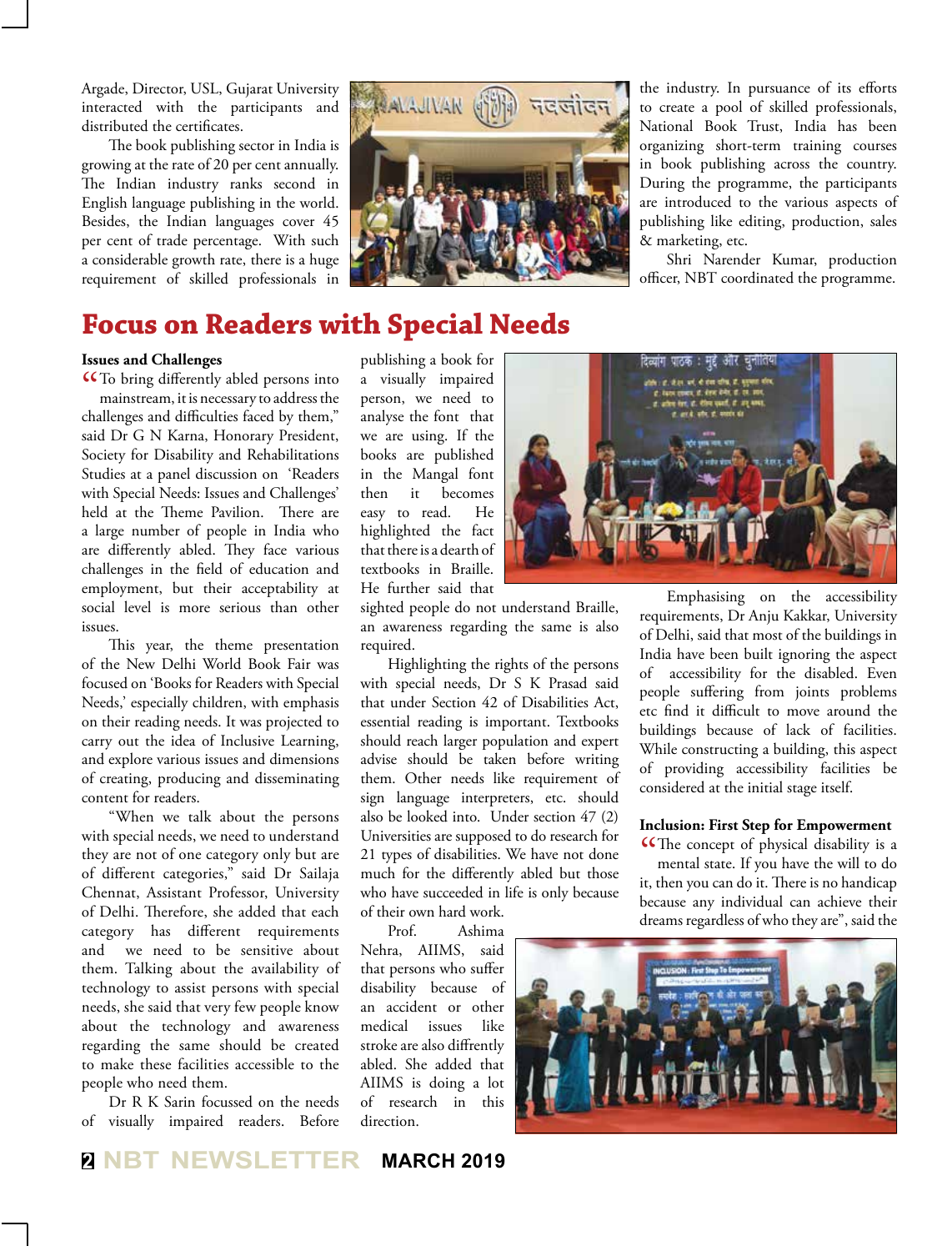Vice Chairman, National Council for Promotion of Urdu Language (NCPUL), while moderating a panel discussion on "Inclusion: First Step for empowerment" organized by National Council for Promotion of Urdu Language at the Theme Pavilion.

Flagging off some major issues that 'disability' people commonly face, the panel observed that if people are not made to realise that

they are 'disabled' then the many obstacles they face can be removed.

Attitudinal barrier is one such that involves people's thinking. If a person is alllowed to think positively, then they will understand that they are equal to any other individual. The panelists also informed about the different privileges, schemes and scholarships that are available for differently abled and requested them to avail the same. They also raised concerns on the absence of 'Inclusion' studies in B.Ed and M.Ed. pedagogy. The meaning of Inclusion is complete only if we go by its defnition.

Inclusion should not only be confined to disability but should also talk about 'old age home'. On this occassion, three books were also released: *Matwazan Ghiza* by Dr. Rafiuddin Nasir, *Khula Mein Hindustani Programme Ki Jhalkiyan* by Shri Aneesul Hasan Siddiqui and *Falakiyati Bastah* by Shri Aneesal Hasan Siddiqui. Discussants at the programme included, Shri Saurabh Ray, Shri Faijullah Khan, Shri Asghar Ali, Prof. Nasar Shakeel Roomi and Dr. Aquil Ahmed.

#### **Inside Me**

Can the visually impaired paint or draw? And if so, how? These are the questions that immediately come to mind and the visitors had the same curiosity about this workshop on drawing by visually impaired at the Theme Pavilion.

'Inside Me' is an initiative that works with schools for blind children to enable them visualise their world beyond what is taught in their classrooms. With the help of art, Shivani Bharadwaj wants to help these children understand the world around them by expanding their sensory perception through the understanding



of shapes like a triangle or rectangle or oval to relate to the objects around their environment. She proudly recounted a student being able to draw a toothpaste and a toothbrush by feeling their shape and surface.

With the help of crayons and paper placed on a special tactile board which enhances the tangibility of the surface to touch, the children drew shapes like flowers, a face, a bus and more using their fingers and palm to measure the shape and distance to join the lines that creates the complete picture. Using the palm of his hand, a student created an oval shape to draw a human face, a portrait. To draw a flower with 5 petals, he used the space occupied by one finger to scale a uniform sized petal and repeated the same till perfectly formed flower was created on the page.

#### **Interaction with Paralympians**

An interaction with paralympians Rajinder Singh, Manpreet Kaur, Parvinder Singh was organised at the Theme Pavilion. They talked about the various facets of their lives, their childhood, their aspirations, support from their parents and finally their journey into the world of sports. They were of the view that, if there is somebody to guide them,

then they can definitely reach heights and gain respectable position in the society. Shri Jaswant Singh Zafar was the moderator of the session.

Rajender Singh said that he was born in Mehsampur village, Jalandhar district, Punjab, in a poor family. He contracted polio when he

was eight months old. Following encouragement from his friend Surinder Singh Rana, who himself is a powerlifter, he decided to pursue powerlifting, after completing his school education. Captain Pyara Singh was his coach in 1996. He won his first ever title in powerlifting in 1997 at the Punjab Open Meet. He won bronze medal at 2004 Summer Paralympics in Athens, Greece. In

2006, he was honoured with the Arjuna Award. He also won silver medal at 2014 Commonwealth games.

Talking about how she started powerlifitng, Manpreet Kaur said that after completing her B. Com and B. Ed., she was searching for a job to support her family. As she could not find a job, her college Principal encouraged her to pursue sports as a career option. She informed that currently she can lift a weight of 75 kg.

Parvinder Singh suffered spinal injury in an accident. He said that he was a sportsman prior to the accident in 2002. He won a medal (Bronze) in International Wheelchair and Amputee Sports Federation (IWAS) Games 2009 in Bangalore.

While Parvinder Singh is the founder member of the Para Sports Academy in Jalandhar, Rajender Singh is a coach in the academy which provides training to players in powerlifting, athletics and archery. The academy has produced about 50 world-class athletes.

Later, there was an interaction with the differently-abled singer Shri Bant Singh Jhabbar. His is a poignant tale of suffering, he lost his both arms and a leg in an attack for protesting against his daughter's gang rape.



**MARCH 2019 NBT NEWSLETTER <sup>3</sup>**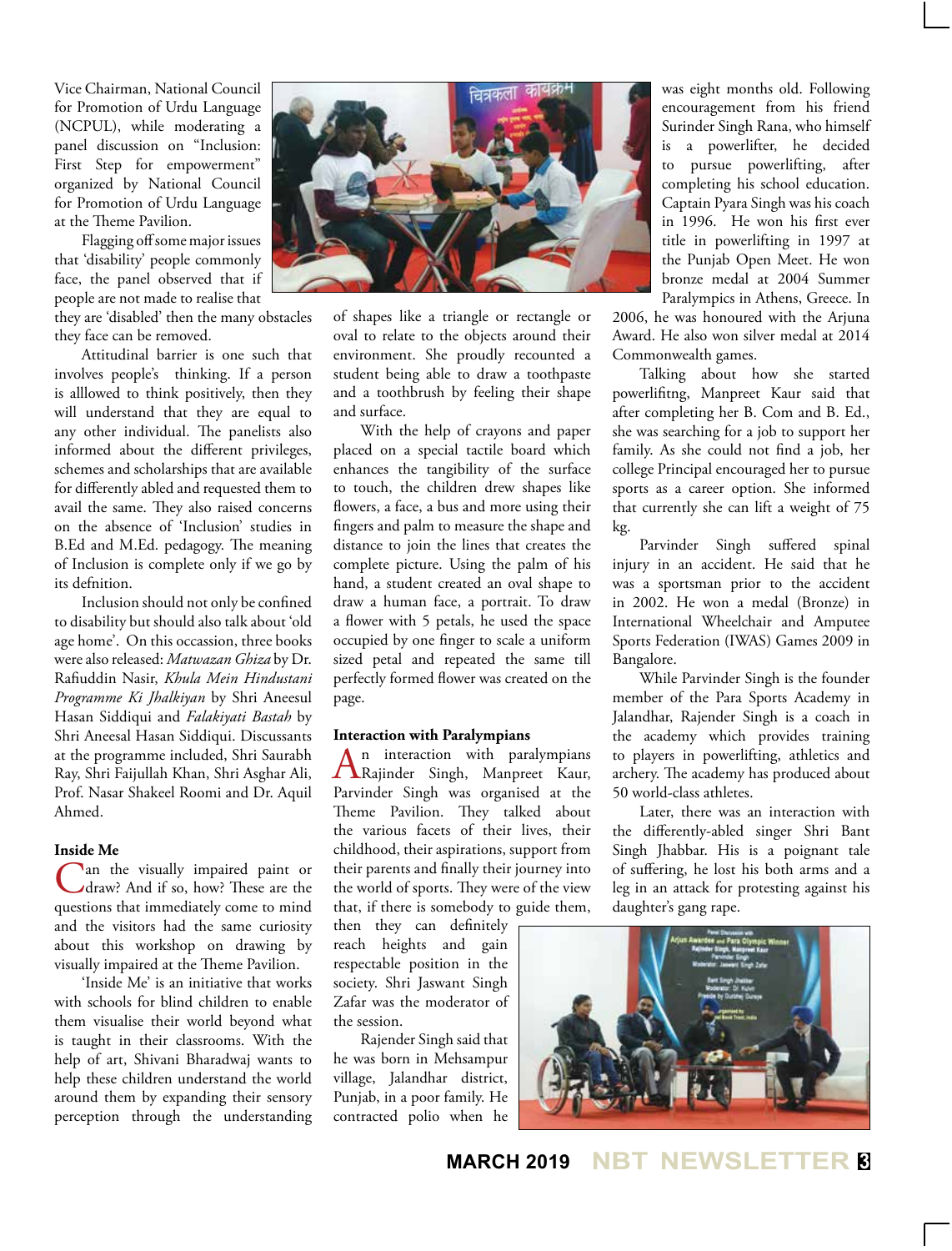## **Literature has No Boundaries**

To get a glimpse of literature from across the world, Foreign Pavilion at Hall. No. 7 was the best place to be at New Delhi World Book Fair. Countries like Emirate of Abu Dhabi, China, Egypt, France, Germany, Iran, Italy, Mexico, Poland, Saudi Arabia, Spain, Sri Lanka, and international organisations like UNESCO exhibited the best of their literature at the Pavilion.

A book *Living Literature: A Trilingual Documentation of Indo-German Literary Exchange*, captured the attention of the visitors at the stall of Germany. The book is unique in itself that gives the translations of literature in different Indian languages into German and English. The works of both established and young authors like Clemens Meyer, Volker Braun and Heiner Muller; and books in Hindi on Max Muller and Goethe also formed part of the exhibits.

For those who wished to have a taste of contemporary Arabic literature, Egyptian stall provided it. Over 100 books were displayed there. Not only Arabic books, but also English translations of Arabic literary works like *The Sultan's Good Morrow*, one-act play in verse by Abdel Sam Zein; and *Cat with Seven Lives* by Raafat El-Dewari were on display.

Don Quito, El Zorro, Mogli, Dorothea, and many other children's books from Italian authors were the major highlight at the stall of Black Cat - CIDEB Publications, Italy. With colourful covers



and quality printing, the books were attractive and compelled the readers to glance through them.

China is one of the most developing nations in Asia. Its development across different fields is also reflected in the books. The China stall at the Pavilion provided the visitors a glimpse of what China is today. Its literature, its social and cultural structure, and different aspects of its trade and business could be seen in the exhibits. Hindi booklovers were happy to see a number of books on China in Hindi also.

The breadth of French books across genres like fiction, non-fiction, children's



books, science, law, illustrated books could also be seen at the Foreign Pavilion. Learners of French language found this stall interesting.

One of the member States of SAARC, Sri Lanka also marked its presence at the New Delhi World Book Fair. Books on Buddhism, culture, language and literature in English, Singhalese and Tamil languages attracted the

visitors.

The stalls of Abu Dhabi and Saudi Arabia were designed beautifully with a touch of Islamic art and culture. A few books in Hindi were also seen at an exhibition of books by Iran.

A number of books in Spanish as well as Indian languages like Bangla and Hindi added colour to the Spanish stall.

Commemorating the 20th death anniversary of Octavio Paz, a poster exhibition was organised by Embassy of Mexico, New Delhi. Octavio paz works represented the confluence of two strong cultural rivers, the Mexican and the Indian. Graphic designers from both countries came together to create posters based on the works of Octavio paz.

International Events Corner at the Foreign Paviloon hosted a number of events on topics such as publishing, translation and children's writings. Sharjah was the Guest of Honour country at the Fair and the specially designed Sharjah Pavilion also hosted a number of literary and cultural programmes.

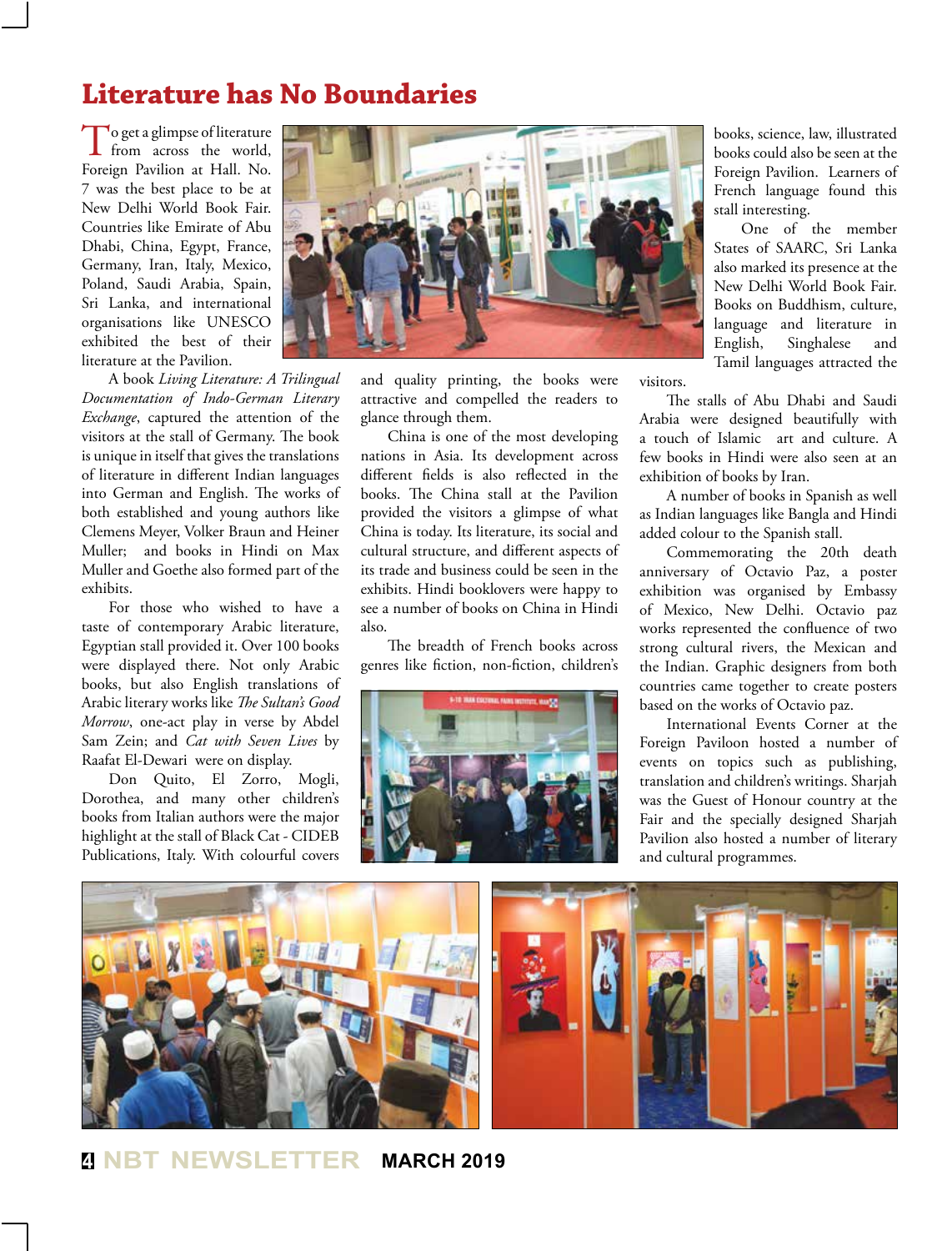## **Celebrating Power of Words**

That is how Ahmed bin Rakkad Al Ameri, the Chairman of Sharjah Book Authority summed up Sharjah's presence in New Delhi World Book Fair. He is leading the Sharjah delegation for the Guest of Honour presentation. *Fair Daily* caught up with the man, surrounded by people wanting to know more about life, literature and culture of Sharjah, for a short free-wheeling discussion. Excerpts from the interview:

#### *What are your thoughts on Sharjah's selection as Guest of Honour country in New Delhi World Book Fair 2019?*

India and the Arab world have a more than 600 year old history of cultural and literary exchange. Knowledge has been a powerful vehicle of that relationship. As our His Highness believes in the power of words and exchange of knowledge, we have come here with the message that it is only word that can carry Arab-India relation from strength to strength. We are here to showcase our life, our literature, our heritage and above all to celebrate our relation with India. I am particularly happy that we have displayed here in our pavilion 57 Arabic books translated into Hindi across genres.

*Sharjah International Book Fair (SIBF) is now the third largest book fair in the Globe. What was the journey like?* 



Yes, the publishing world and the reading communities have taken note of Sharjah International Book Fair. Organising a book fair of that proportion is quite challenging but then our effort has been a fruitful one. In the process of showcasing Sharjah model of publishing to the world through SIBF, we have achieved many more important goals. Today a lot of people has come to know about Sharjah through SIBF.

#### *SIBF is also known for the many literary awards both for Emirati writers and writers from other countries. Do you give these awards to promote SIBF?*

Yes we do give awards. But these awards are not given for promoting SIBF. We give awards to promote literature, to celebrate the power of written words. This is in tune with the vision of our His Highness. We have different platforms to market SIBF.

#### *In the field of translation too, the SIBF has established itself as the most sought after place for translators and publishers alike!*

Yes, we believe in bringing cultures and countries closer to each other through translation. You would be surprised to know that within a span of 48 hours in SIBF-2018 we received around 3000 applications for our translation grant. And that was the result of Rights exchanges that took place over 2600 meetings among 450 publishers coming from 77 countries.

#### *What special connection India has with SIBF?*

India has a strong presence in the SIBF. After New Delhi World Book Fair, the SIBF happens to be the biggest congregation of Indian publishers. Over the years, Indian participation at the SIBF has been growing by leaps and bounds. Our association with NBT through New Delhi World Book Fair is actually a reflection of that strong connection.

#### *What about the next edition of SIBF?*

Sharjah International Book Fair 2019 will have special importance in the wake of the UNESCO's declaration of Sharjah as the World Book Capital for the year 2019. We are planning to organise the next edition in a befitting manner. I'm sure the publishing fraternity has been eagerly waiting for the next edition of SIBF.

## **New Delhi Rights Table**

The seventh edition of the 2-Day New Delhi Rights Table was<br>organised on 7-8 January 2019 on the sidelines of the at New<br>Pulling Width Correction Correction of the attenuation of the state of the state of the state of the Delhi World Book Fair. The Rights Table had a participation of over sixty publishers, both from India and abroad, providing a platform to network and explore business opportunities together for publishers, Rights agents, authors, translators and editors.



## **Taller than Us**

Following the performance by the repertoire of Dapon by dwarf artistes from Assam, as part of the focus on the differently-abled at the Theme Pavilion, Dr. Rita Chowdhury, the Director of NBT, requested the performers for a photo session. In a rare gesture, the Director sat on their feet and requested the audience to come and sit with her. Looking up to the performers, she said "You are taller than us."



**MARCH 2019 NBT NEWSLETTER <sup>5</sup>**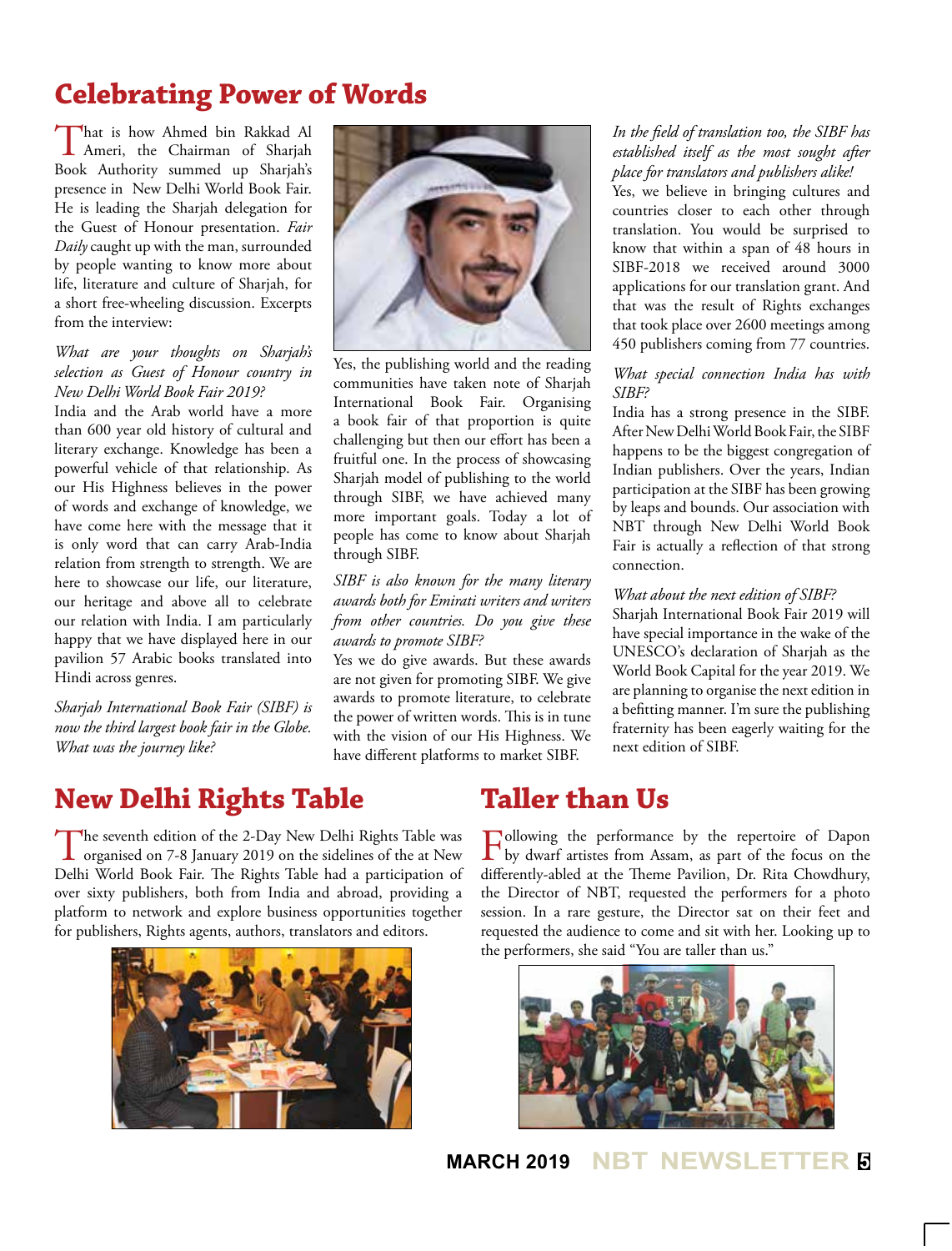## **Books and Discussions**

National Book Trust, India organised Authors' Corner and Lekhak Manch, a platform for interaction with authors as well as a stage for the publishers and authors for release of new books during the New Delhi World Book Fair organised in January 2019. Herein we provide information about some of the important books and discussions.

#### **Books on Gandhi Released**

rivers which we have managed to pollute to an alarmingly devastating level. We as citizens need to focus and consciously right this wrong. Ours, is also a culture bound by literature and books such as the Ramayana which interweaves all spheres of life.

Dr.Varsha Das, a Gandhian, shed light on the book, 'Bapu Ka Aashirwaad' on Mahatma Gandhi's wisdom which continues to inspire millions of people



A discussion on Indian culture was<br>
organised at Authors' Corner, Hall. No. 8. It was followed by release of books pubished by the Publications Division, Ministry of I&B. The speakers included Dr. Varsha Das, Ritu Paliwal and Dr. Sadhana Rao and Shri Amit Khare.

Among the books released were 'Bapu Ka Aashirwaad' - A collection of Mahatma Gandhi's writings on mourning the loss of a loved one; 'Portraits of Strength' - A collection of the stories of enterprising women praised by Shri Narendra Modi, Hon'ble Prime Minister of India, in his radio programme 'Mann Ki Baat'; 'Rang-Birangi Kahaaniyaan' - folk stories from across India for children' and 'Badal ki Sair' – a book on the problems of of pollution and preservation of environment.

On the question of Indian culture, Ritu Paliwal observed that it is a vast entity that encompasses the entirety of the way of life in India. We exemplify the notion of unity in diversity, of being one despite our differences. Ours is a riverine culture. Lives, deaths and celebrations in the country are inextricably linked to our

across the country and world. She also lamented the loss of the joy of reading, especially for children who are overburdened with schoolwork, homework, tuitions, internet and barely left with any time to read something new which is not a part of all this.

Moderating the session, Mr. Amit Khare, Principal Secretary (Finance), Government of Jharkhand, observed theat the internet may provide information but it does not provide knowledge, so we need to keep reading for real understanding and wisdom.

#### **Launch of** *Hans*

A nostalgic group of writers, translators<br>and readers welcomed the launch of the English Edition of *Hans*, one of India's leading Hindi literary magazines. Founded in 1930 by Munshi Premchand and Mahatma Gandhi, the Hindi version of *Hans* was launched primarily to address the issues of the day like the excesses of British rule, and later focussed on contemporary social issues such as corruption, crime, and political hoodlumism. Stories reflecting on these themes became the focus of *Hans*. Among those present on the occasion were Mark Tully, Sanjay Sahay, Mridula Garg and Rachna Yadav.

Lauding the initiative and commending the effort of translating and bringing to a wider audience, stories from Hindi, Mark Tully underlined the importance of translations particularly in a country as diverse and multi-lingual as India. He mentioned that "the elite pay too much attention to English as a language and overlook the richness of writings in Indian languages like Tamil, Malayalam, Bangla among others."

Authors and translators of the volume also shared their own stories. Mridula Garg, Sanjeev, Akhilesh, Ira Pandey, Virendra Yadav and Mamta Kalia spoke on the inevitability of loss in translation. For translators, especially in terms of the

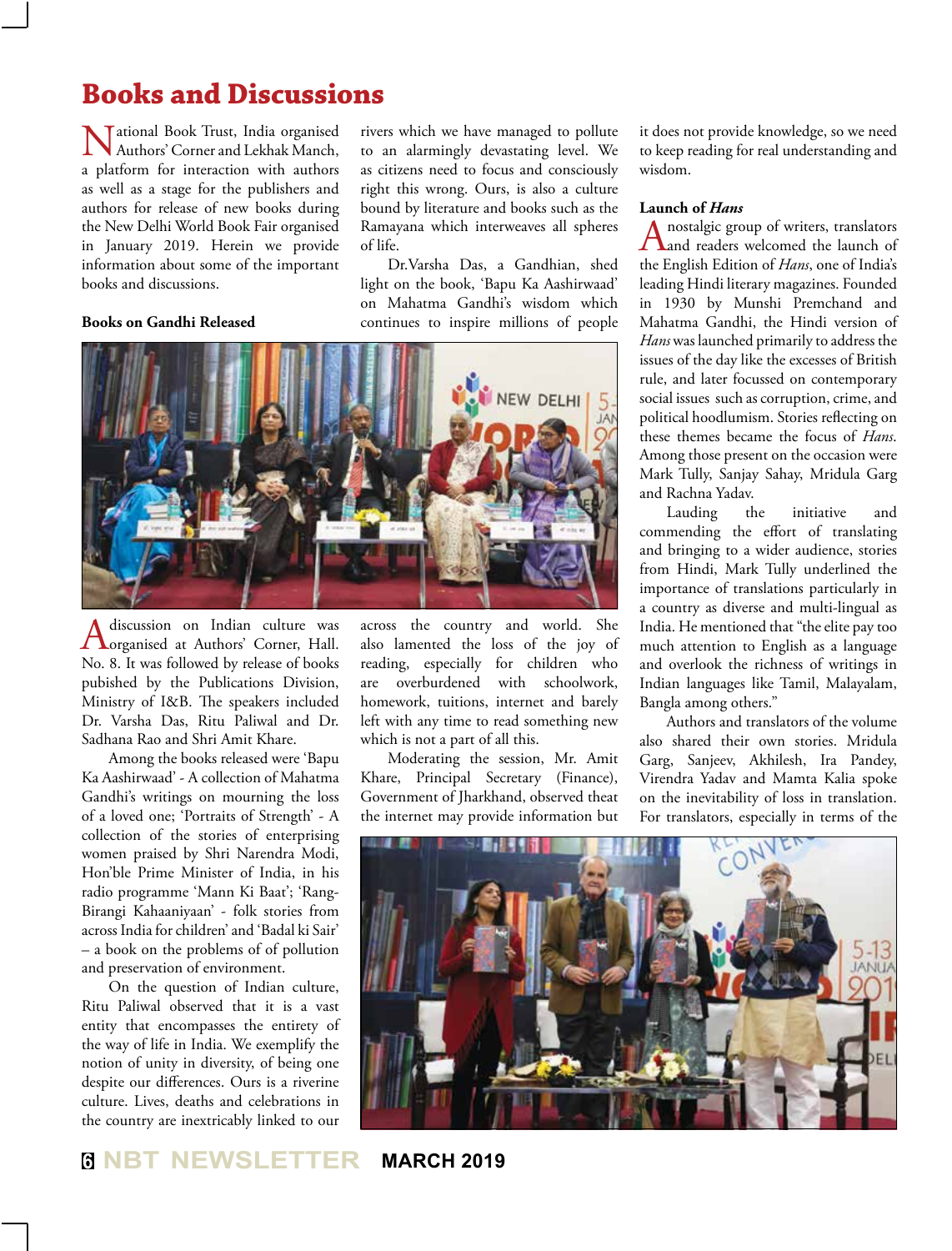delicate nature of cultural nuances, idioms and poetic expressions are a tricky matter to nail for the sake of preserving the originality of the writing.

#### **Mind, Life, Reflections**

CCWe live in extraordinarily contradictory<br>times these days which are but a times these days which are but a necessity for triggering intellectual ability", said Ms. Payal Jain, author, lifecoach and entrepreneur at the release of her new book *Mind, Life, Reflections*. The book was released by Shri Manish Sisodia, Deputy Chief Minister of Delhi. Other distinguished guests at the function included Shri Anup Jalota, Padmashree Awardee and renowned Bhajan singer

Cricket Ki Shandaar Kahaniyan" drew huge crowds. Eminent journalist and cricket critic Rajdeep Sardesai and former India test player Madanlal taking part in the discussion were cynosure of all eyes. Shri Sardesai in his illuminating speech said that cricket in India is so democratic that it does not discriminate on the grounds of religion, caste, creed, cities and villages. There was a time, he said, rulers were made captains of the cricket teams even without the required cricketing skill. But today cricket does not follow dynastic norms, he added amidst huge applause. A member of the 1983 World Cup winning Indian squad, Shri Madanlal said today's cricketers enjoy more facilities and

Both authors are different personalities but connected by their common concerns on women, patriarchy and gender. While Natasha's tone is autobiographical, Priyanka reports on real life atrocities committed against women. Natasha admitted that the emotions and feelings which she could not put in words are heard loudly in Priyanka's books. She also said that writing on someone's family, structures and patterns of family has become a cliche. Priyanka said that being a woman herself, it is not easy to be a journalist to report crimes against women. Hierarchy exists in the world of journalism and that a women jounalist's voice is also suppressed. She recalled an incident that



and musician and Dr. Usha Pandey, a distinguished academic, littérateur and fellow at IIAS, Shimla. The panelists observed that the author writes from her soul, she uses analogy and poetry weaving reflections of concepts such as suffering and rebirth among other experiences of life.

An autobiographical account, the book published by Invincible Publishers, is about a quest for a unique identity in the path of life. According to the author, the journey of life contains invaluable lessons that can guide our living. The book is for those who are seeking answers. It will help touch a cord that will strum the reader to connect with his/her real inner self.

Earlier, the crowd was thrilled when Anup Jalota belted out a popular bhajan and ghazal, appeasing their excitement.

#### **Hopes and Dreams**

A panel discussion on Hopes and<br>
Dreams of India for the ensuing Cricket World Cup and a discussion on the book "Team Loktantra: Bharatiya

opportunities, which was not there in our times, he added. He fondly remembered cricketers' travel in second class railway those days. On India's prospect in the forthcoming World Cup, he said India would be the strongest contender this time around. Syed Ansari moderated this engrossing discussion. The programme was organised at Lekhak Manch.

#### **'No Nation for Women'**

CR elationships, parenting, self-<br>realisation", a discussion on the book realisation", a discussion on the book *My Daughter's Mum and Immortal for a Moment*, by Natasha Badhwar, and, *No Nation for Women* by Priyanka Dubey was organized at the Authors' Corner.



happened in 2012 which made her bolder to report on violence against women. She also read out an excerpt from her book "No Nation for Women". While Natasha said that she writes to pay attention to herself, Priyanka said that to some extent, some amount of soul-searching happens when she reports on violence.

#### **Media and Jansansar**

Dr Rita Chowdhury, Director, released a book entitled *Media aur*  National Book Trust, India *Jansansar* written by senior journalist and Consulting Editor of DD-News Dr M Rahmatullah at the Fair. The book has been published by Bhavna Prakashan.



**NBT NEWSLETTER MARCH 2019 NBT NEWSLETTER <sup>7</sup>**